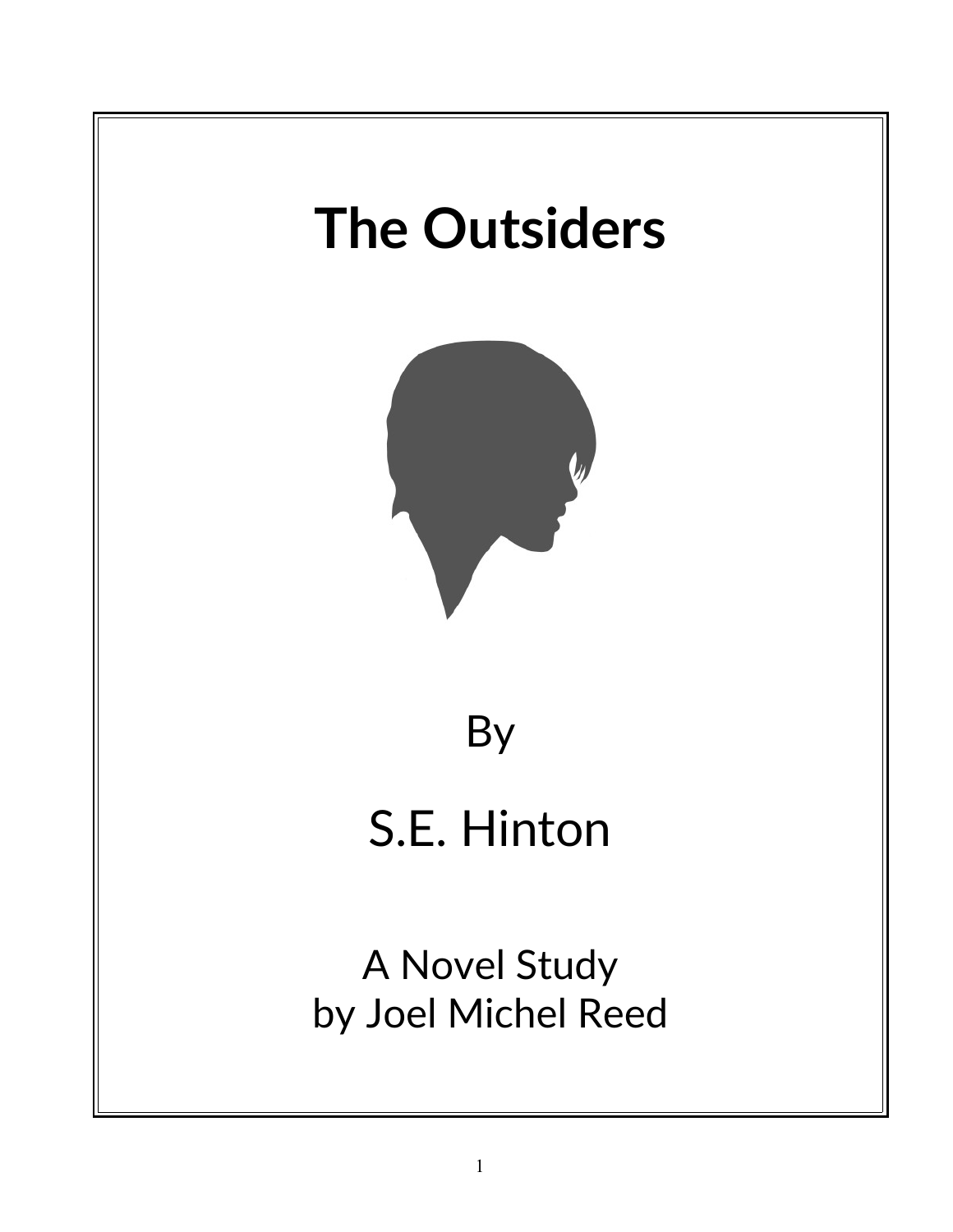*By S.E. Hinton*



## **Table of Contents**

| <b>Suggestions and Expectations</b> | 3  |
|-------------------------------------|----|
|                                     |    |
| List of Skills                      | 4  |
|                                     |    |
| Synopsis / Author Biography         | 5  |
|                                     |    |
| <b>Student Checklist</b>            | 6  |
|                                     |    |
| Reproducible Student Booklet        |    |
|                                     |    |
| <b>Answer Key</b>                   | 63 |

**About the author:** Joel Reed has over 70 published novel studies and is the author of four  $|$ novels. For information on his work and literature, please visit  $\overline{\text{www.reednovelstudies.com}}$ 

> Copyright © 2016 Joel Reed Revisions Completed in 2022 All rights reserved by author. Permission to copy for single classroom use only. Electronic distribution limited to single classroom use only. Not for public display.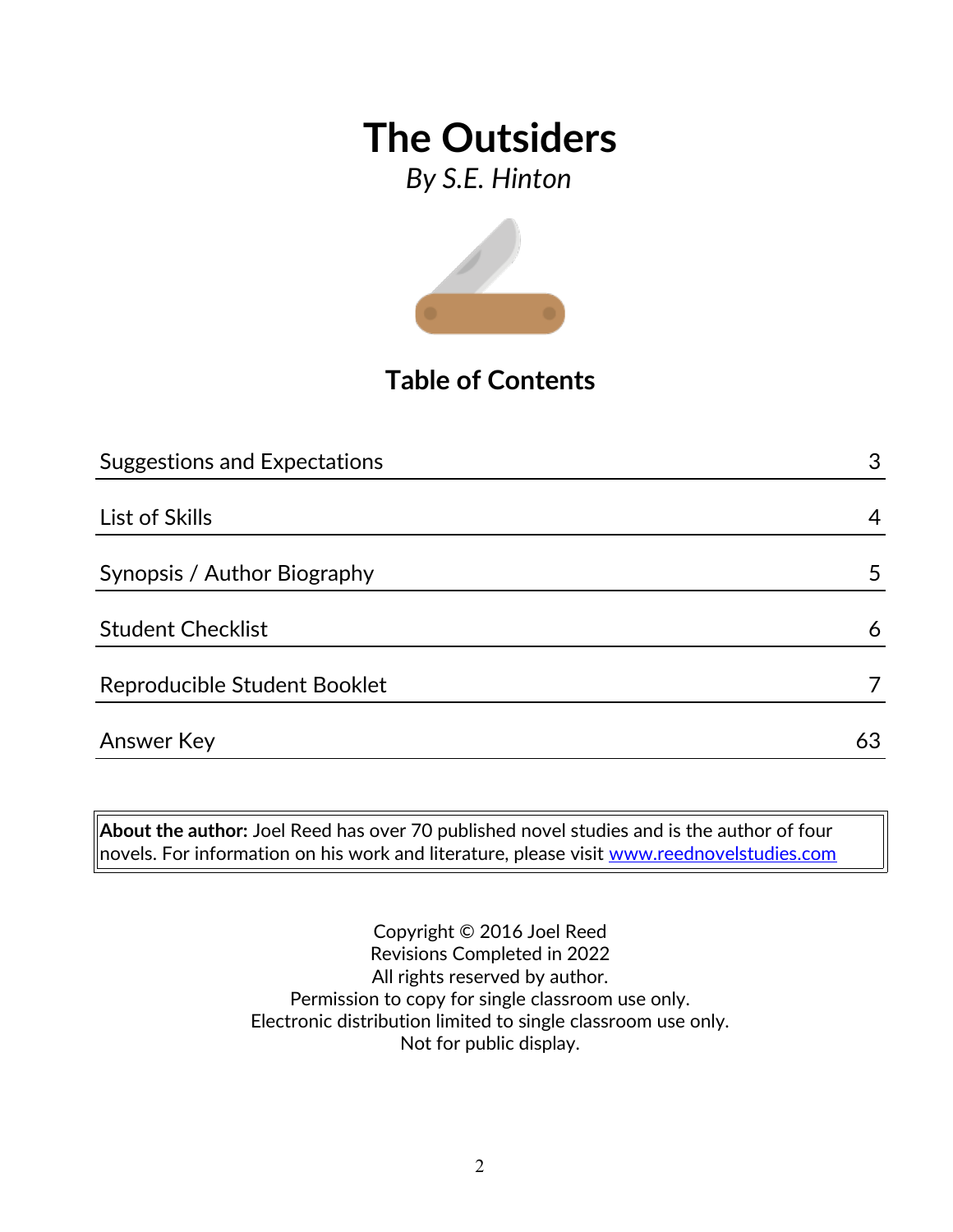## **The Outsiders** *By S.E. Hinton*

## **Suggestions and Expectations**

This curriculum unit can be used in a variety of ways. Each section of the novel study focuses on one or two chapters of *The Outsiders* and is comprised of five of the following activities:

- Before You Read
- **Vocabulary Building**
- Comprehension Questions
- **Language Activities**
- **Extension Activities**

#### **Links with the Common Core Standards (U.S.)**

Many of the activities included in this curriculum unit are supported by the Common Core Standards. The *Reading Standards for Literature,* makes reference to:

a) determining the meaning of words and phrases. . . including figurative language;

b) explaining how a series of chapters fits together to provide the overall structure;

c) compare and contrast two characters;

d) determine how characters … respond to challenges;

e) drawing inferences from the text;

f) determining a theme of a story . . . **and many others.**

A principal expectation of the unit is that students will develop their skills in reading, writing, listening and oral communication, as well as in reasoning and critical thinking. Students will also be expected to provide clear answers to questions and well-constructed explanations. It is critical as well that students be able to relate events and the feelings of characters to their own lives and experiences and describe their own interpretation of a particular passage.

A strength of the unit is that students can work on the activities at their own pace. Every activity need not be completed by all students. A **portfolio cover** is included (p.7) so that students may organize their work and keep it all in one place. A **Student Checklist** is also included (p.6) so that a record of completed work may be recorded.

**Themes** which may be taught in conjunction with the novel include growing up, overcoming violence, respect for authority, abuse, facing difficult circumstances.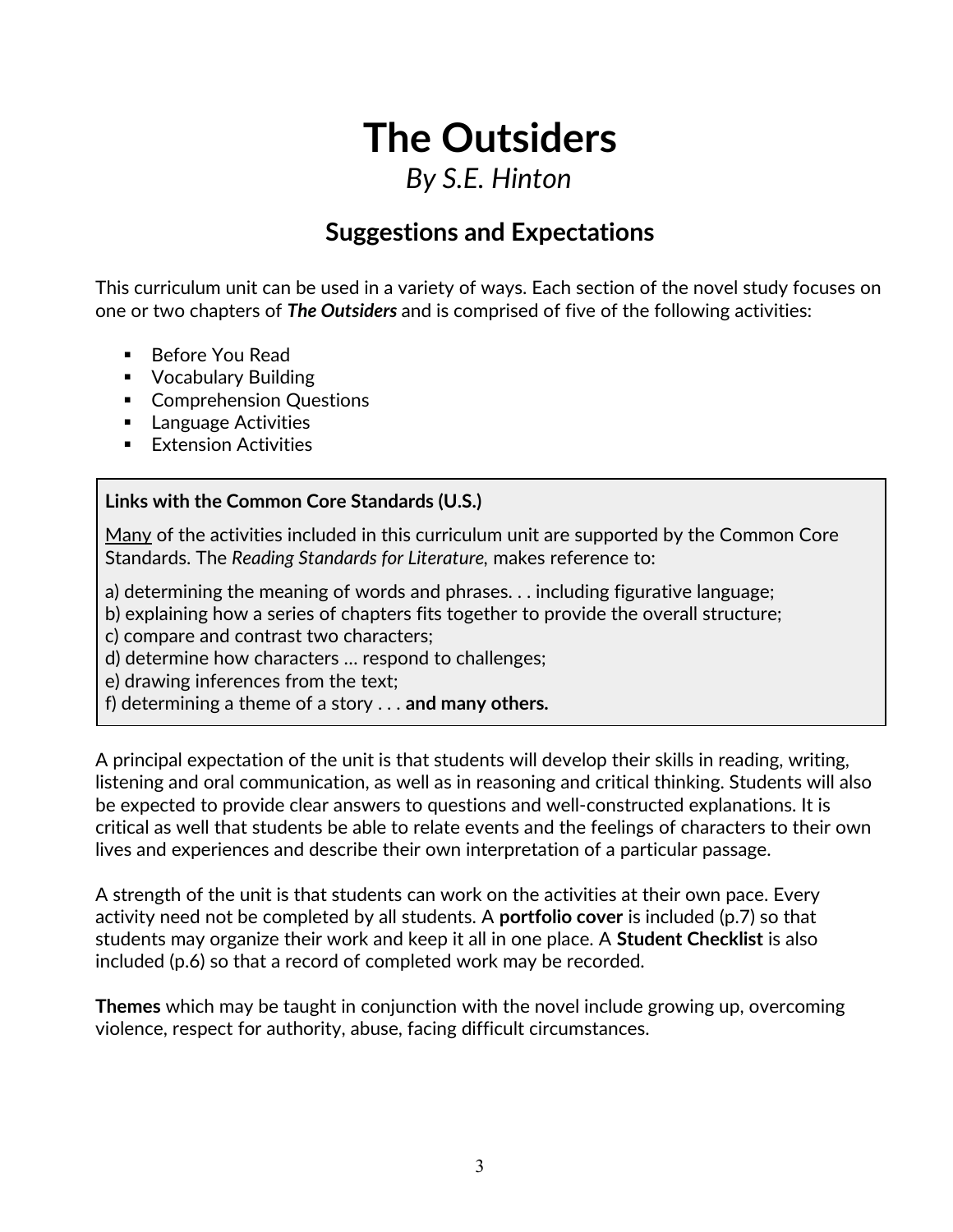## **The Outsiders** *By S.E. Hinton*

## **List of Skills**

#### **Vocabulary Development**

- 1. Locating descriptive words/phrases 7. Use of singular/plural nouns
- 2. Listing synonyms/homonyms 8. Listing compound words
- 3. Identifying/creating *alliteration* 9. Identifying parts of speech
- 
- 
- 

#### **Setting Activities**

1. Summarize the details of a setting

#### **Plot Activities**

- 1. Complete a *time line* of events 4. Identify *cliffhangers*
- 
- 

#### **Character Activities**

- 
- 

#### **Creative and Critical Thinking**

- 
- 2. Write a newspaper story 6. Write a book review
- 
- 

#### **Art Activities**

- 
- 
- 
- 
- 
- 4. Use of capitals and punctuation 10. Determining alphabetical order
- 5. Identifying syllables 11. Identify *personification*
- 6. Identify *anagrams* 12. Identify/create *similes*

- 
- 2. Identify conflict in the story 5. Identify the climax of the novel
- 3. Complete a story pyramid 6. Write a description of chapter events
- 1. Determine character traits 3. Relating personal experiences
- 2. Casting a feature film 4. Complete a character comparison
- 1. Complete research projects 5. Write about personal feelings
	-
- 3. Participate in a talk show 7. Complete an Observation Sheet
- 4. Conduct an interview 8. Complete a KWS Chart
- 1. A Storyboard 3. Design a cover for the novel
- 2. Create a collage 4. Create a comic strip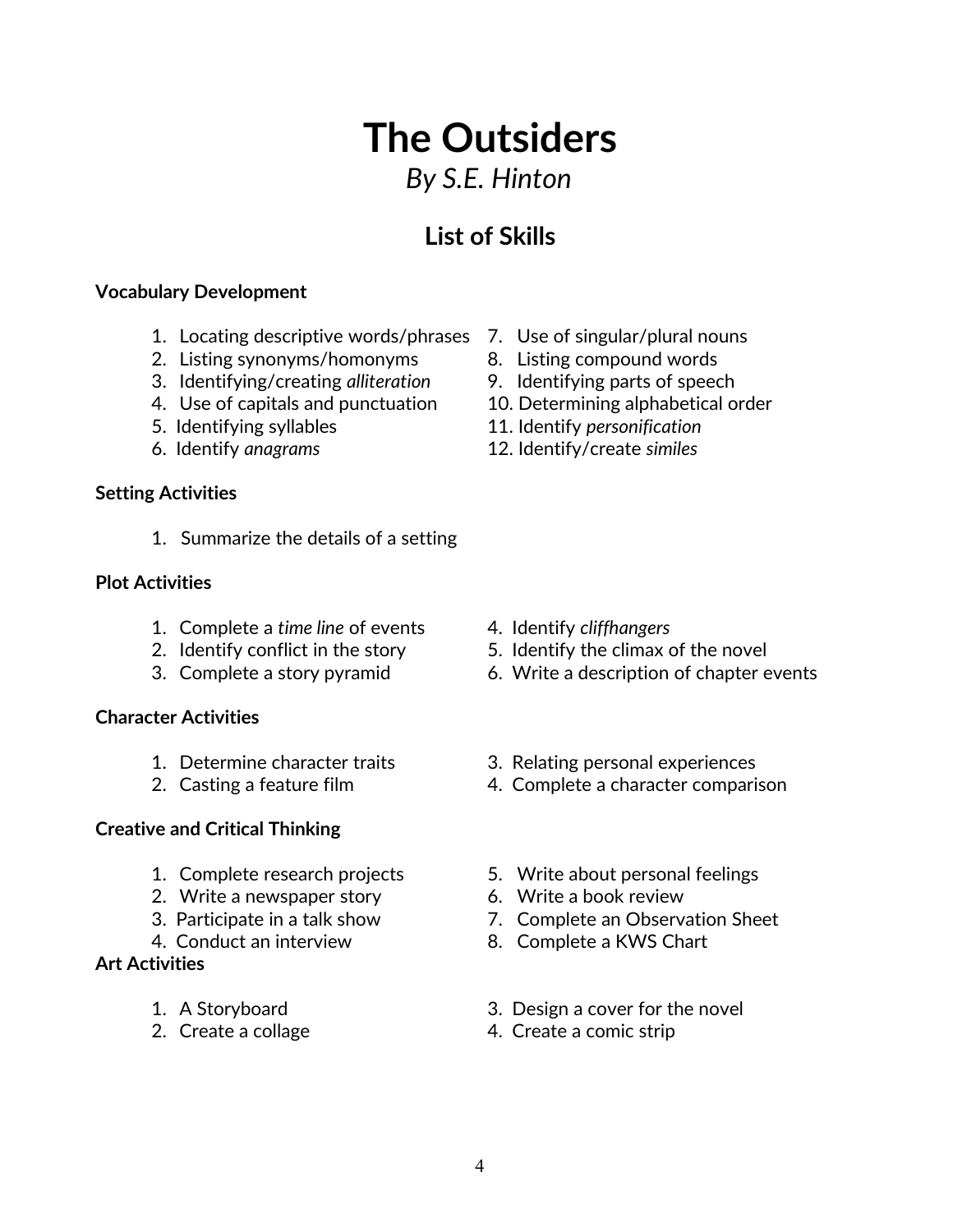*By S.E. Hinton*



### **Synopsis**

Ponyboy can count on his brothers. And on his friends. But not on much else besides trouble with the Socs, a vicious gang of rich kids whose idea of a good time is beating up "greasers" like Ponyboy. At least he knows what to expect – until the night someone takes things too far. (Courtesy of the publisher: Penguin Books)

A complete synopsis and other helpful reviews can be found on the following website: https://en.wikipedia.org/wiki/The Outsiders (novel) **(Warning: Website contains plot spoilers)**

#### **Author Biography** *S.E. Hinton*

**Susan Eloise Hinton** (born July 22, 1948) is an American writer best known for her young-adult novels set in Oklahoma. In 1988 she received the inaugural Margaret Edwards Award from the *American Library Association* for her cumulative contribution in writing for teens.

 While still in her teens, Hinton became a household name as the author of *The Outsiders*, her first and most popular novel. She began writing it in 1965. The book was inspired by two rival gangs at her school, Will Rogers High School, the Greasers and the Socs, and her desire to show sympathy toward the Greasers by writing from their point of view. It was published



by *Viking Press* in 1967, during her freshman year at the *University of Tulsa*. Since then, the book has sold more than 14 million copies and still sells more than 500,000 a year.

Biography courtesy of Wikipedia: [https://en.wikipedia.org/wiki/S.\\_E.\\_Hinton](https://en.wikipedia.org/wiki/S._E._Hinton)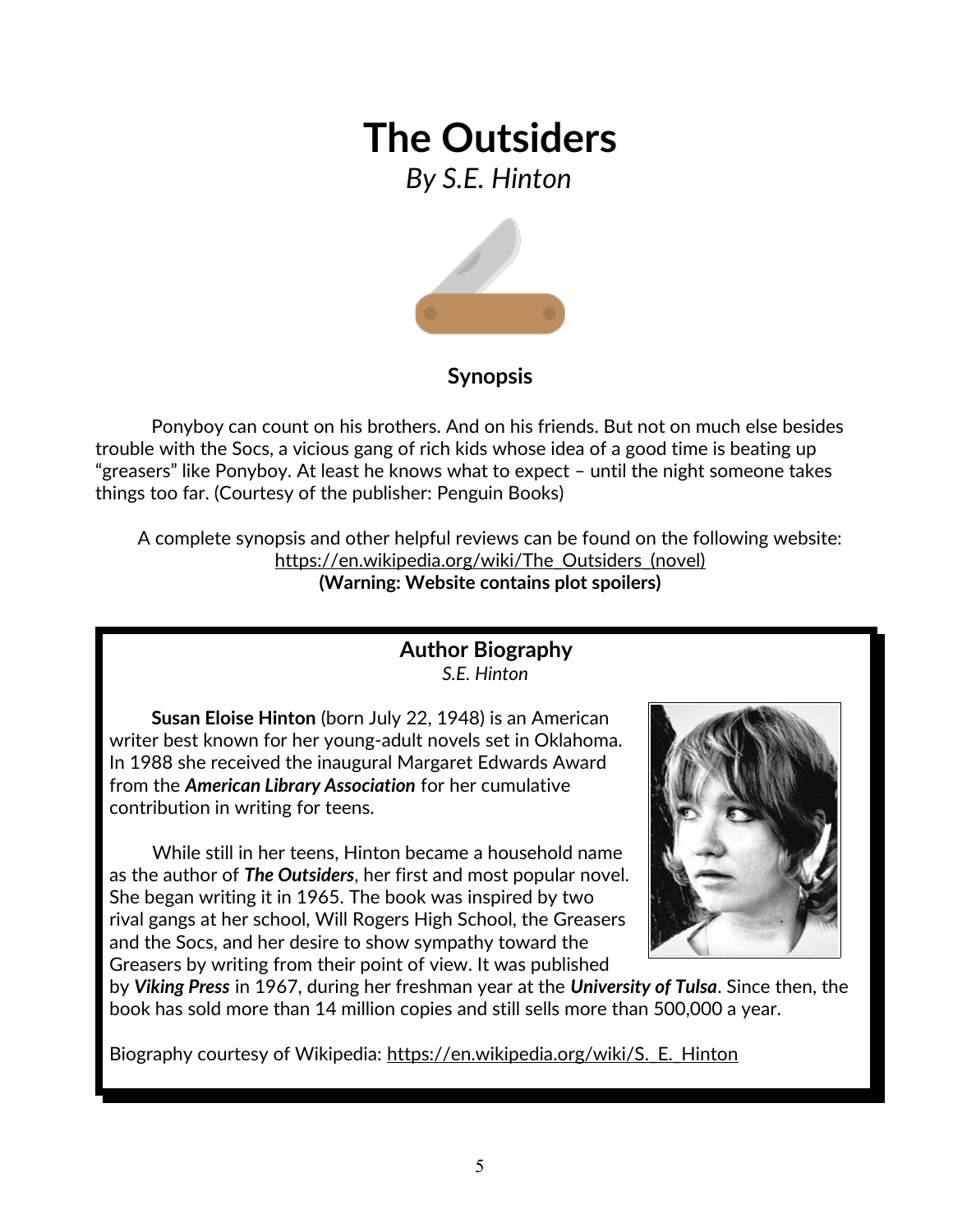*By S.E. Hinton*



### **Student Checklist**

Student Name

| Assignment | Grade / Level | Comments |
|------------|---------------|----------|
|            |               |          |
|            |               |          |
|            |               |          |
|            |               |          |
|            |               |          |
|            |               |          |
|            |               |          |
|            |               |          |
|            |               |          |
|            |               |          |
|            |               |          |
|            |               |          |
|            |               |          |
|            |               |          |
|            |               |          |
|            |               |          |
|            |               |          |
|            |               |          |
|            |               |          |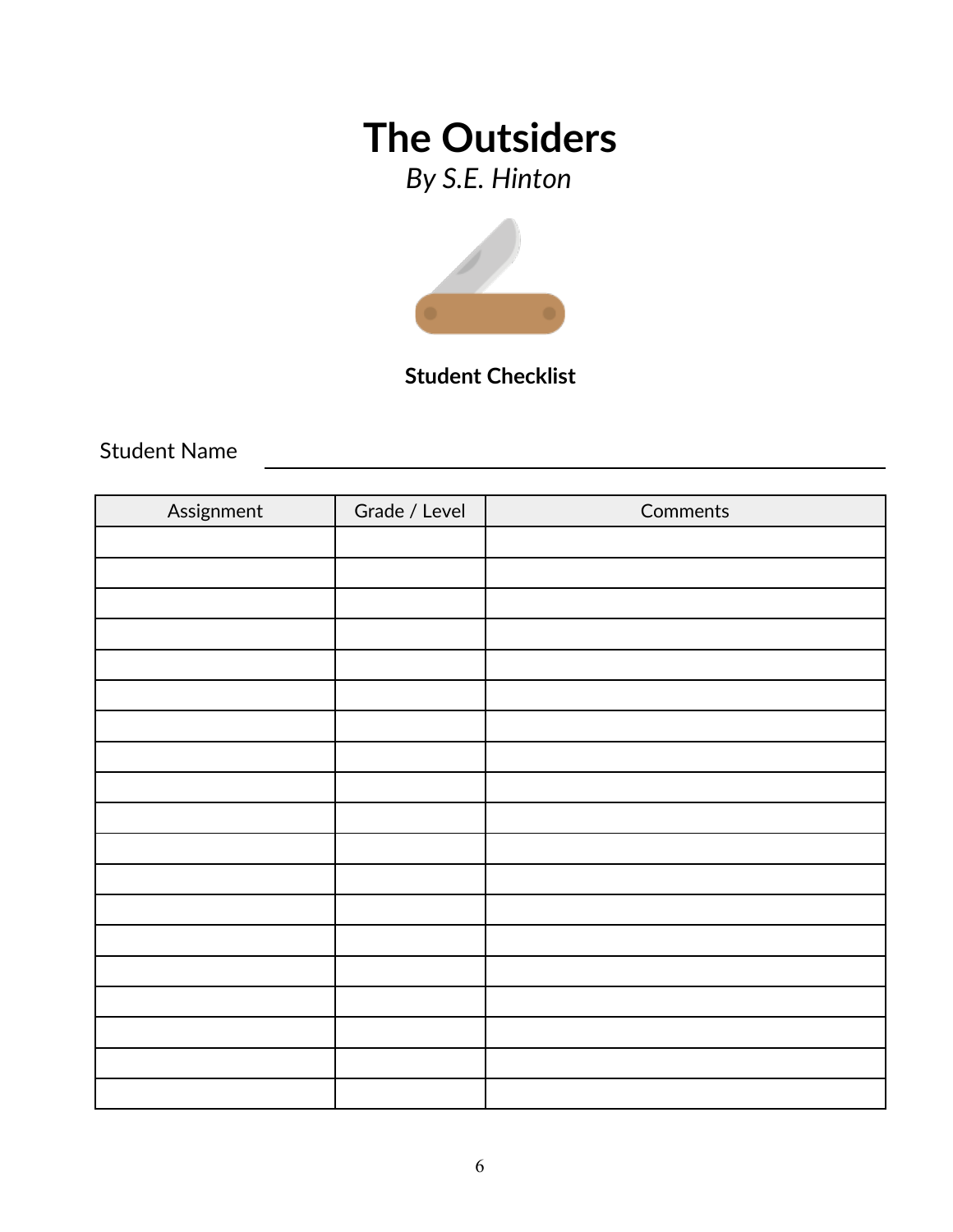

# *By S.E. Hinton*

Name: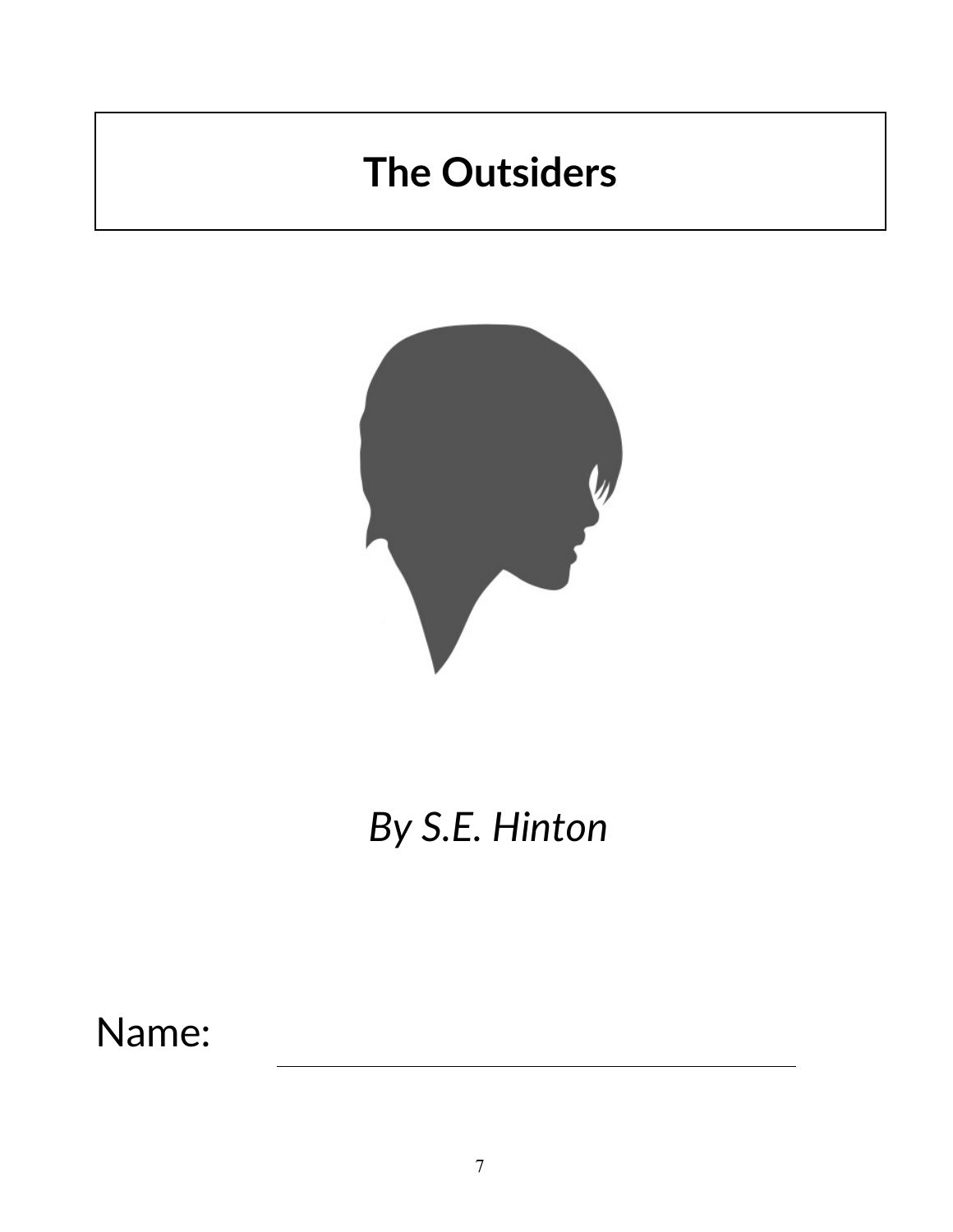*By S.E. Hinton*



### **Chapter 1**

## **Before you read the chapter**:

In your own words, briefly describe what you think it means to be an outsider.



### **Vocabulary:**

**Synonyms** are words that means the same (or nearly the same) as another word, and **antonyms** are words that means the opposite of another word. Your task is to write two different antonyms and two different synonyms for each of the words listed in the chart below.

| Word     | Synonyms | <b>Antonyms</b> |
|----------|----------|-----------------|
| Terrific |          |                 |
|          |          |                 |
| Friend   |          |                 |
|          |          |                 |
| Strong   |          |                 |
|          |          |                 |
| Caring   |          |                 |
|          |          |                 |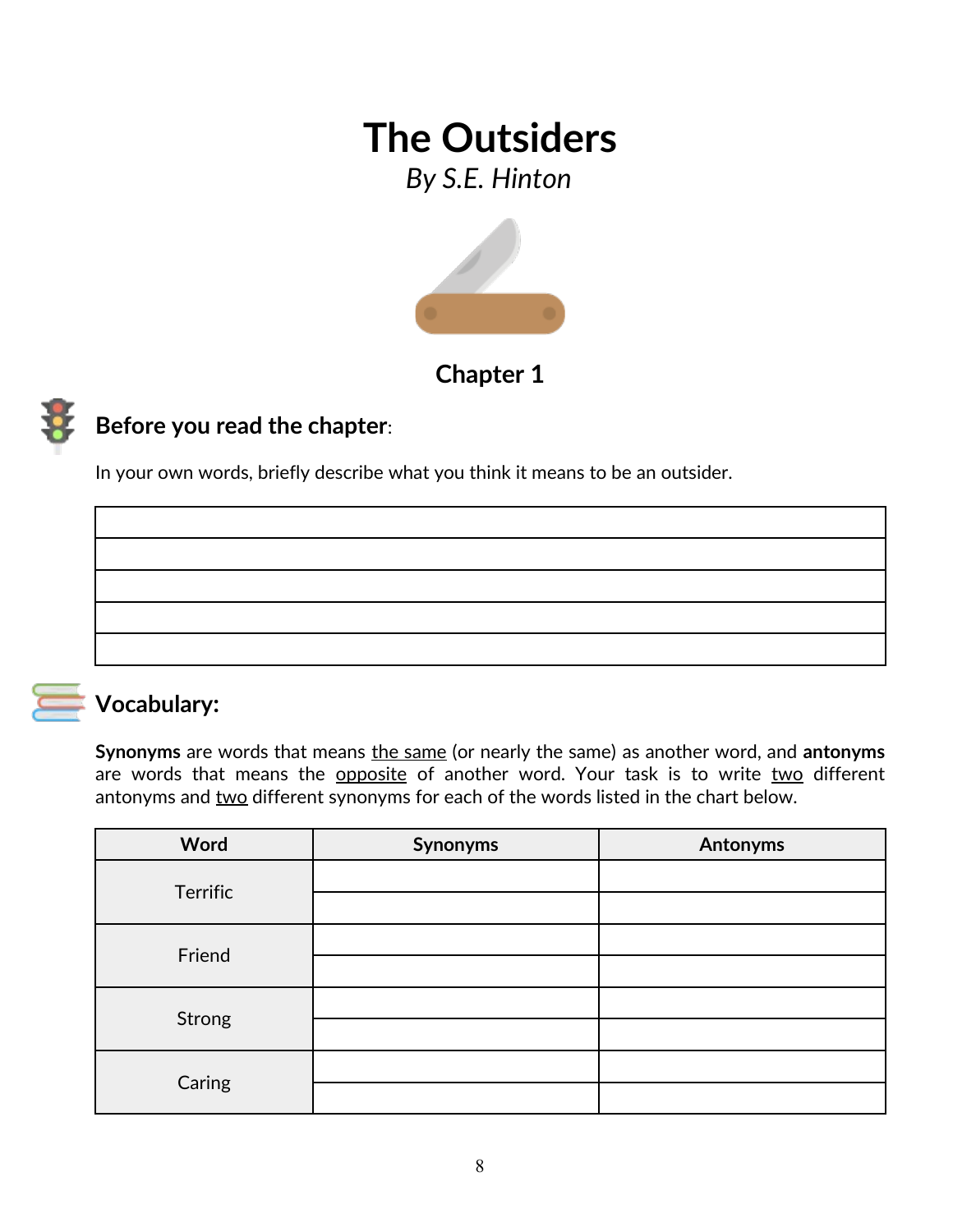| Delightful |  |
|------------|--|
| Essential  |  |
|            |  |
| Inaccurate |  |
|            |  |
| Engrossing |  |
|            |  |



1. Briefly describe the setting of our story as Chapter One begins.

2. Circle the correct writing narrative that the novel follows, and the reason for your choice.

First Person Second Person Third Person

3. Match the character descriptions with the characters found in *The Outsiders*.

|                | Ponyboy Curtis           | A            | A member of the Greasers who had<br>once spent time in New York City.         |
|----------------|--------------------------|--------------|-------------------------------------------------------------------------------|
| 2              | Sodapop Curtis           | B            | The best friend of Sodapop Curtis.                                            |
| 3              | Darrel 'Darry' Curtis    | $\mathsf{C}$ | The second oldest in the Curtis family.                                       |
| $\overline{4}$ | Dallas 'Dally' Winston   | D            | A member of the Greasers who was<br>given a vicious beating by the Socs.      |
| 5              | Johnny Cade              | E.           | A member of the Greasers known for<br>shoplifting and carrying a switchblade. |
| 6              | <b>Steve Randle</b>      | F            | The main protagonist of our novel.                                            |
| 7              | Keith 'Two-Bit' Matthews | G            | The legal guardian of Ponyboy Curtis.                                         |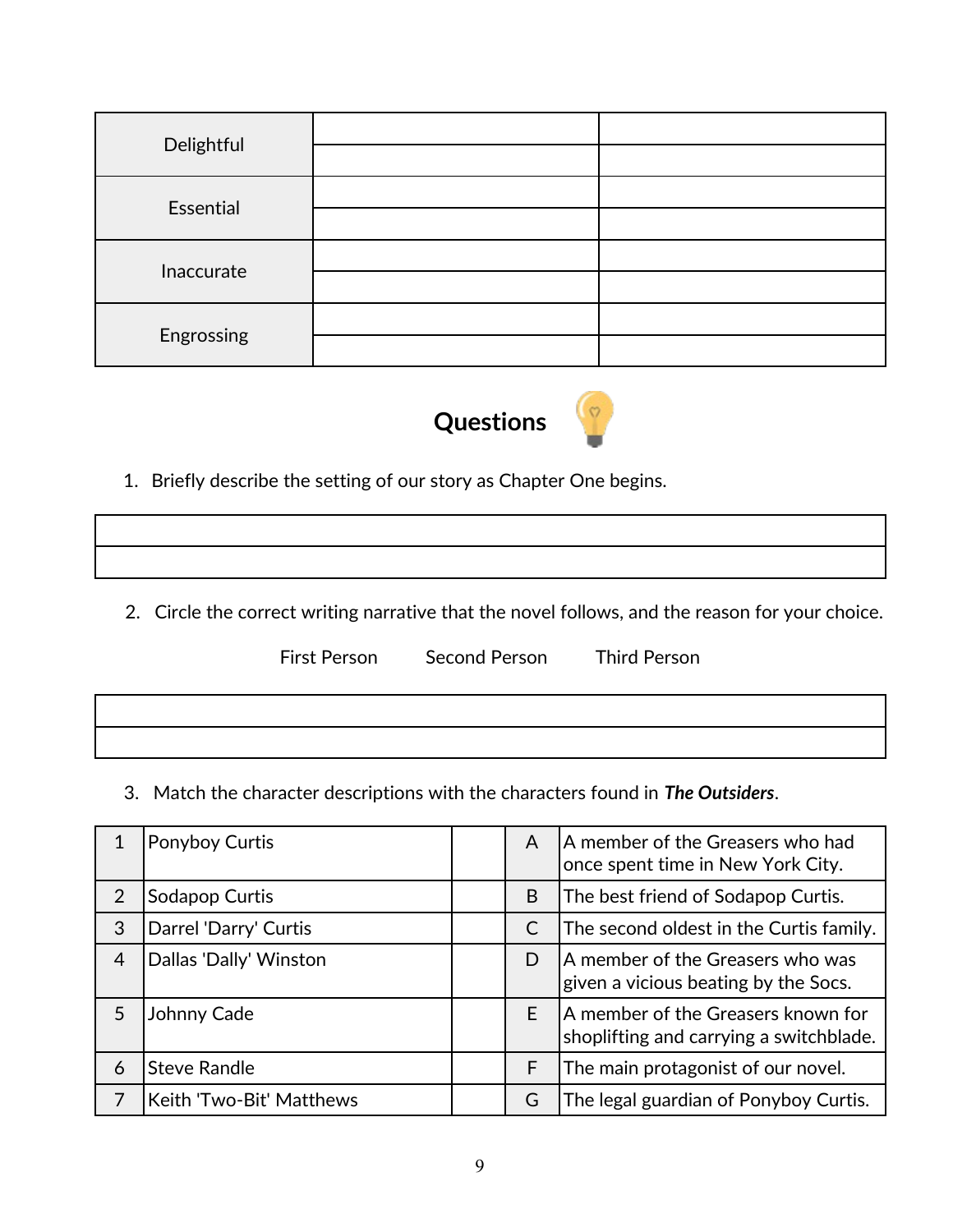4. Briefly describe the differences between the Socs (Socials) and the Greasers.

The Socs (Socials):

The Greasers:

5. Put yourself in Ponyboy's shoes. How would you feel being abused by others?

b. Do you think abuse can result in permanent mental problems? Why or why not?



**ABC** 

**A**. There are many writers that enjoy using **alliteration –** a literary device is where the author repeats the same sound at the beginning of several words. Here's an example of an alliteration: "**g**rousing, **g**rouching, **g**rumbling, **g**riping about something or other."

Using your imagination, create your own examples of **alliteration** from the following topics. Each example must contain a minimum of three words.

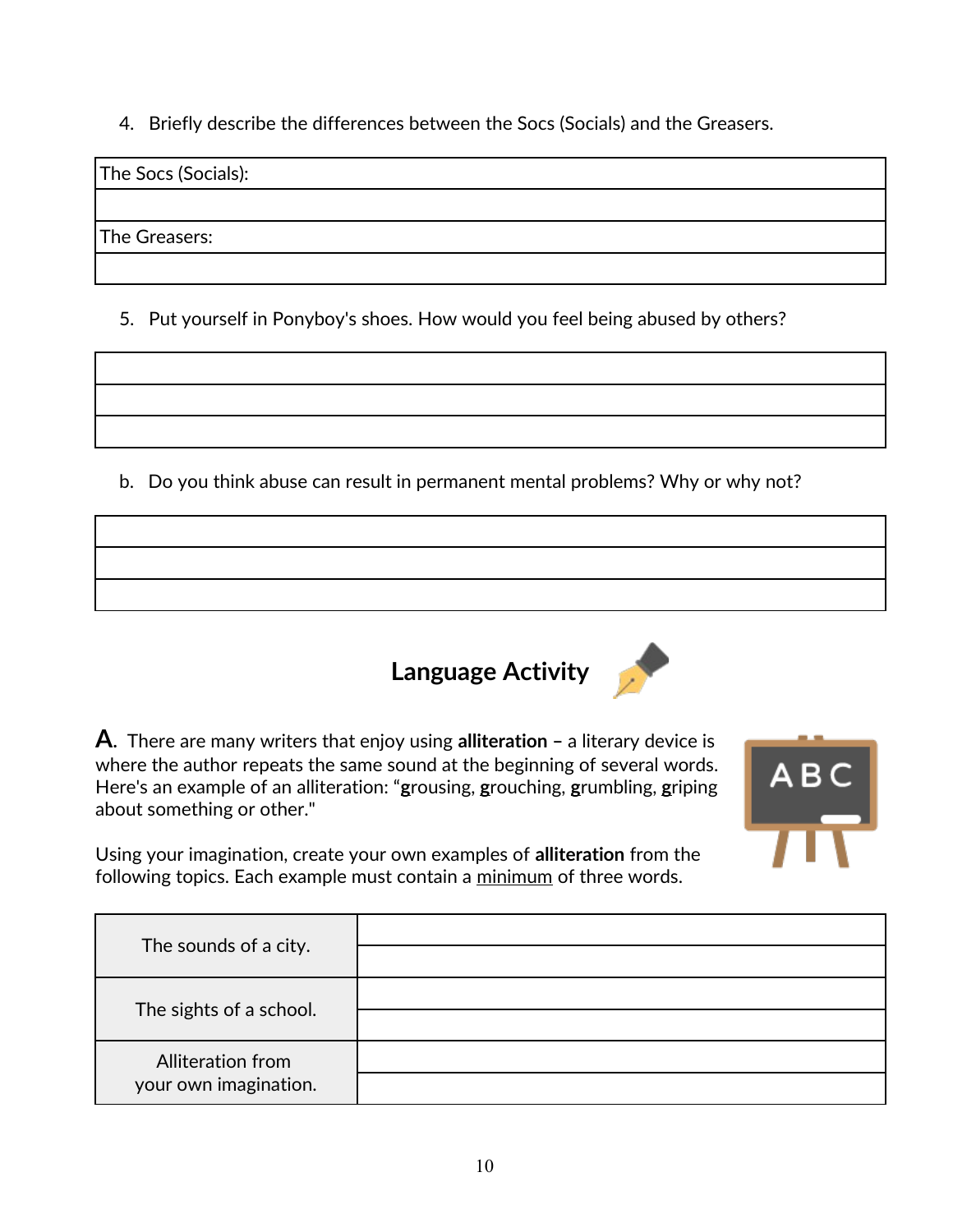### **B. Anagrams**

An **anagram** is a word that is formed by changing the order of the letters of another word. For example, the letters in the word **ARRESTED** can also form the word **SERRATED**. Follow these directions to form the anagrams:



Using the word in the left-hand column move [all of] the letters around in any order to form brand new words. Find as many new words as possible for each word.

| Word     | <b>Anagrams</b> |
|----------|-----------------|
| Acted    |                 |
| Delayer  |                 |
| Aspired  |                 |
| Restrain |                 |
| Alerting |                 |
| Carets   |                 |
| Least    |                 |

### **C. Self Reflection**

Take a few minutes to answer the following questions on the topic of *self reflection*.

| How would you describe your own character and actions toward others? |
|----------------------------------------------------------------------|
|                                                                      |
|                                                                      |
|                                                                      |
| What would you consider to be your biggest strength?                 |
|                                                                      |
|                                                                      |
|                                                                      |
| What would you consider to be your biggest weakness or flaw?         |
|                                                                      |
|                                                                      |
|                                                                      |